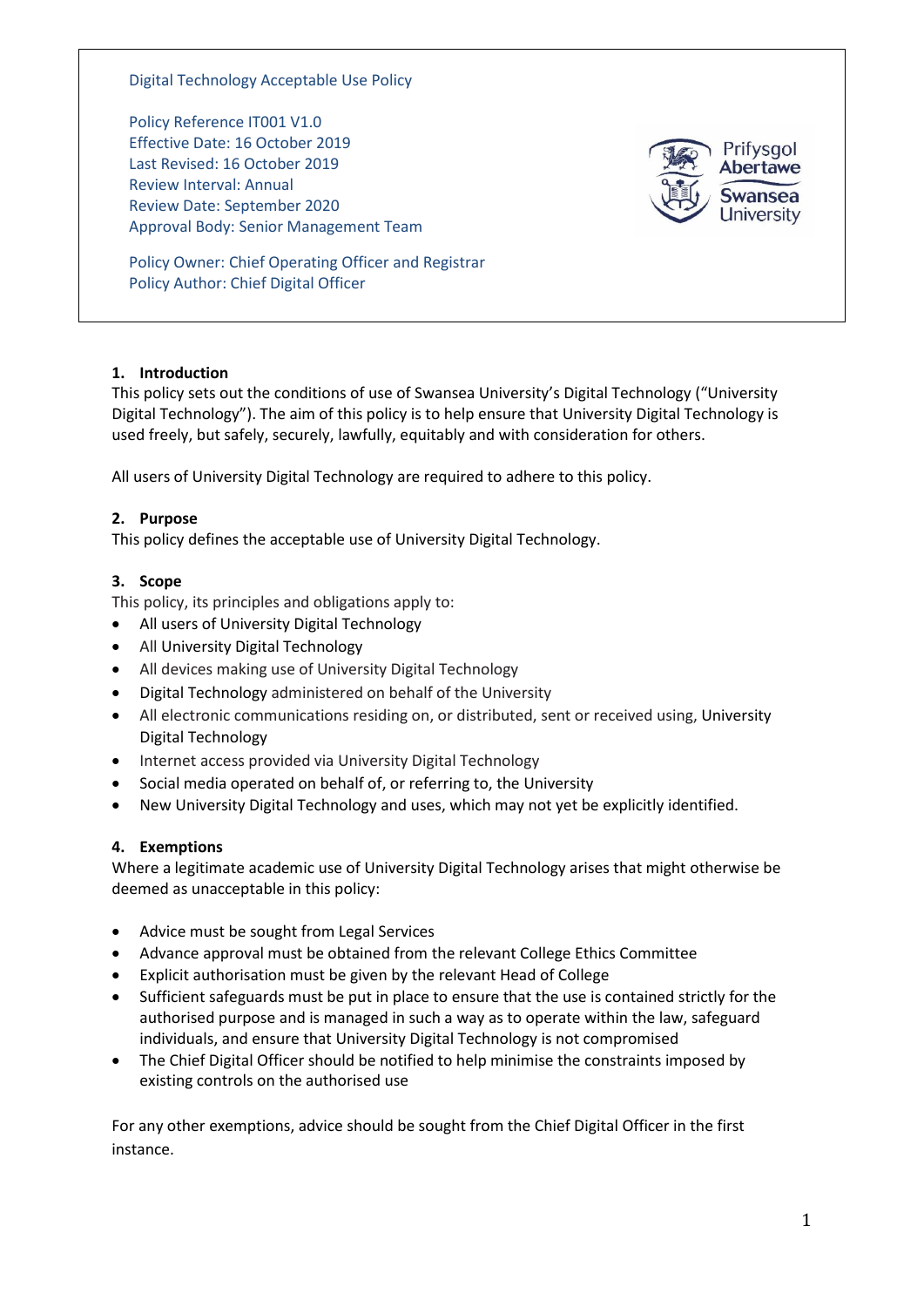## **5. No Liability**

University Digital Technology is used entirely at the risk of the user. The University will not be liable for any loss, damage or inconvenience arising directly or indirectly from the use of any of University Digital Technology. Although every effort will be made to maintain services, facilities and the integrity of information and software, the University accepts no responsibility for the malfunction of any digital facilities and/or equipment, the loss of any data or software or the breach of any security mechanisms except to the extent that it obliged in law.

# **6. Use in Professional Practice**

Use of University Digital Technology in pursuit of professional practice associated explicitly with a staff member or student's role and/or area of study is allowed, provided that there is no conflict of interest and such use is also allowed within the terms of all relevant contracts and licences.

# **7. Private Use**

Whilst University Digital Technology is provided for the primary purpose of enabling students to pursue their studies and staff to carry out their work, personal use is permitted provided that:

- Use is proportionate
- It does not interfere with, conflict with or take priority over the performance of University duties
- It does not deny or impair the service to other users
- It does not risk bringing the University into disrepute

# **8. Personal Commercial Use**

Using University Digital Technology for commercial work for outside bodies on a personal basis and not as part of University duties or related to relevant professional practice, requires advance and explicit permission from the Chief Operating Officer and Registrar.

## **9. Representing the University on Social Media**

Users are required to use social media in line with the University's Social Media Guidelines.

## **10. Internet Access via University Digital Technology**

The University has no control over information that can be accessed through the Internet and is not responsible for inadvertent exposure to potentially offensive material accessed by internet users using University Digital Technology.

## **11. Acceptable Behaviour**

Users must use University Digital Technology in a way that is considerate of others, so that all users enjoy an atmosphere conducive to work and study. Users must behave in a manner which does not adversely affect or unduly impact upon others, or breach this or other University policies.

## **12. Data Protection**

Users must ensure that personal data is handled appropriately and consistently within the provisions of prevailing Data Protection legislation and specific University Data Protection Policy, including cooperating with subject data access requests.

## **13. Freedom of Information**

Users acting on behalf of the University shall ensure that University information is handled in a manner consistent with the provisions of prevailing Freedom of Information legislation, including cooperating with Freedom of Information requests.

## **14. Responsibility for Security**

Users must ensure that devices making use of University Digital Technology: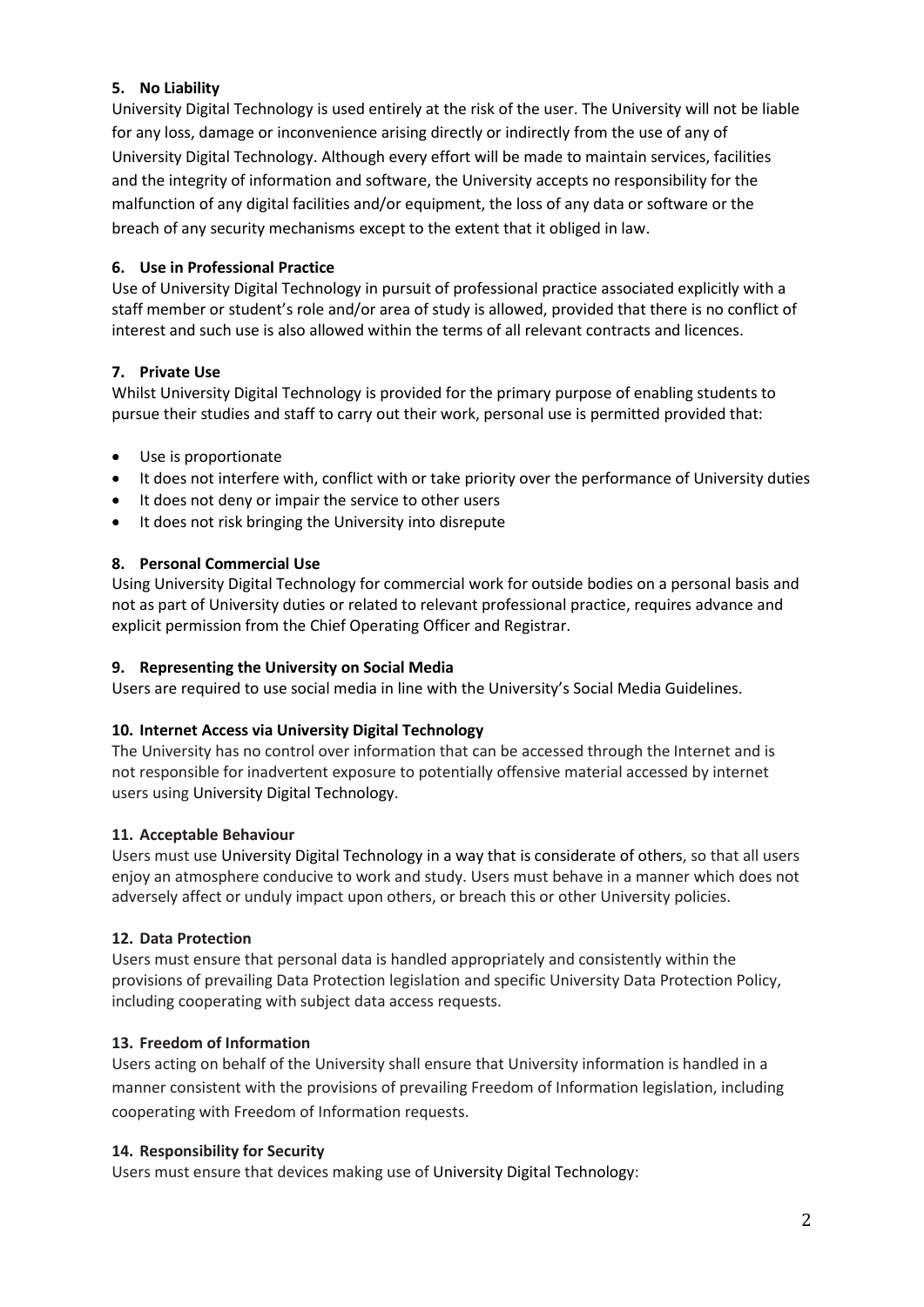- Are protected by a password or employ equivalent security features
- Are logged off or locked when unattended
- Have any encryption, remote location, remote lock, and remote wipe capabilities enabled

## **15. User Accounts**

University User Accounts are provided for work and study purposes. They are not private. User accounts created by staff independently for the primary or substantial purpose of conducting University business are deemed to be University User Accounts. Staff are not permitted to use substantially private accounts to conduct University business.

All electronic communications using University User Accounts belong to the University (including their contents and attachments, subject to the University's Intellectual Property Policy (Staff) and Intellectual Property Policy (Students) policies) and are deemed to represent communications sent or received for and on behalf of the University.

Electronic messages may be disclosed in legal proceedings and may recovered even where a user has deleted them.

Users must:

- Take all reasonable precautions to safeguard University credentials (for example, a password, smart card or other security mechanism)
- Not allow anyone else to use their individual University credentials
- Avoid using University passwords for non-University websites, systems or services
- Not share passwords with anyone
- Change passwords if they might have been discovered by someone else

#### **16. Unauthorised Access**

Users must not use or access another person's account without proper authority. In particular:

- Unauthorised access (or attempted unauthorised access) to University Digital Technology is not permitted
- Allowing, inciting, encouraging or enabling others to gain or attempt to gain unauthorised access to University Digital Technology is not permitted
- Users must seek approval from the Chief Digital Officer before adding or connecting new servers and network infrastructure to existing University digital infrastructure

#### **17. Authority to Access Accounts**

In exceptional circumstances, it might be necessary for the University to gain access to an individual user account. For example, sudden or unexpected absence, to address issues of legal compliance, or to progress a legitimate University need. Such access must be authorised by a member of SMT, Head of College, or Director of Professional Service Unit.

#### **18. Software Licences and Prevention of Piracy**

Users must ensure that the software they use is properly licensed.

Where a user installs centrally-provided software, the act of downloading indicates acceptance of the licensing conditions pertinent to that software. The user must comply with those conditions.

Similarly, where software has been installed from elsewhere, the act of installation indicates acceptance of the software's licensing conditions. Before installing such software, the user must ensure that the licensing conditions do not conflict with existing University software contracts, policies or interests.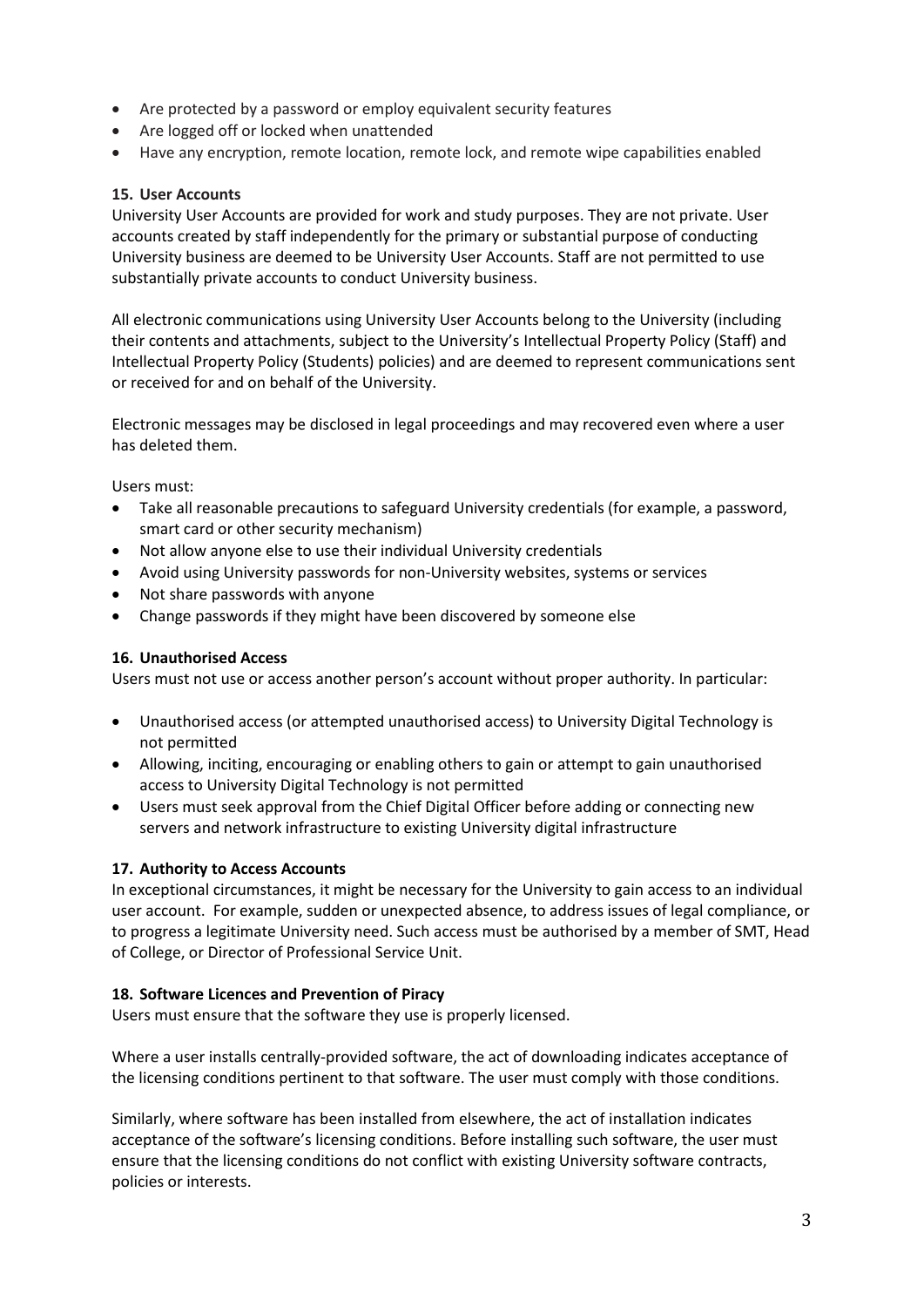All users must take reasonable care to prevent the illicit copying and use of software and documentation.

Users must not introduce software or other material requiring a license for which a valid licence is not in place.

The University reserves the right to audit devices for asset management purposes and to check that relevant licences are held.

Any unlicensed software or hardware or illicit copies of documentation will be removed.

#### **19. Monitoring**

The University may monitor the individual use of University Digital Technology where it is required by law or to protect its legitimate interests and those of others, including detection of criminal activity, cybersecurity breaches, asset management, business continuity, resolving problems, unacceptable use, and other legitimate purposes.

The University also reserves the right to inspect and/or remove any items of computer equipment connected to the network.

#### **20. Responsibility of Managers**

Managers have a specific responsibility to ensure the fair application of this policy.

#### **21. Consequences of Breaching This Policy**

Suspected breach of this Policy may be investigated under the University's Conduct and Disciplinary Proceedings Ordinance. The University may also take the following actions in response to a breach of this Policy:

- Withdrawal of access to University Digital Technology
- Disconnection and seizure of equipment
- Initiation of relevant conduct and/or disciplinary procedures for staff or students
- Referral to the police or other relevant authority

Where a breach of this policy results in a referral to the police of other relevant authority, the University will co-operate with the investigating authorities and disclose copies of any relevant data stored, appropriate logs and any hardware relevant to the investigation to such authorities in line with current legislation.

The Chief Operating Officer may authorise temporary suspension of a user's access to University Digital Technology where there are reasonable grounds to suspect that the user has breached this policy, pending an investigation.

The University reserves the right to block, disconnect, suspend, or otherwise prevent activities that it considers to be unacceptable use of University Digital Technology. Unacceptable use of University Digital Technology includes, but is not limited to:

- Being threatening, defamatory, indecent, obscene, offensive or harassing others
- Committing or promoting any unlawful act
- Disrespecting the dignity and privacy of others and not considering how their online behaviour may affect others
- Promoting activities likely to draw people into terrorism or extremist ideologies contrary to the University's PREVENT obligations and policy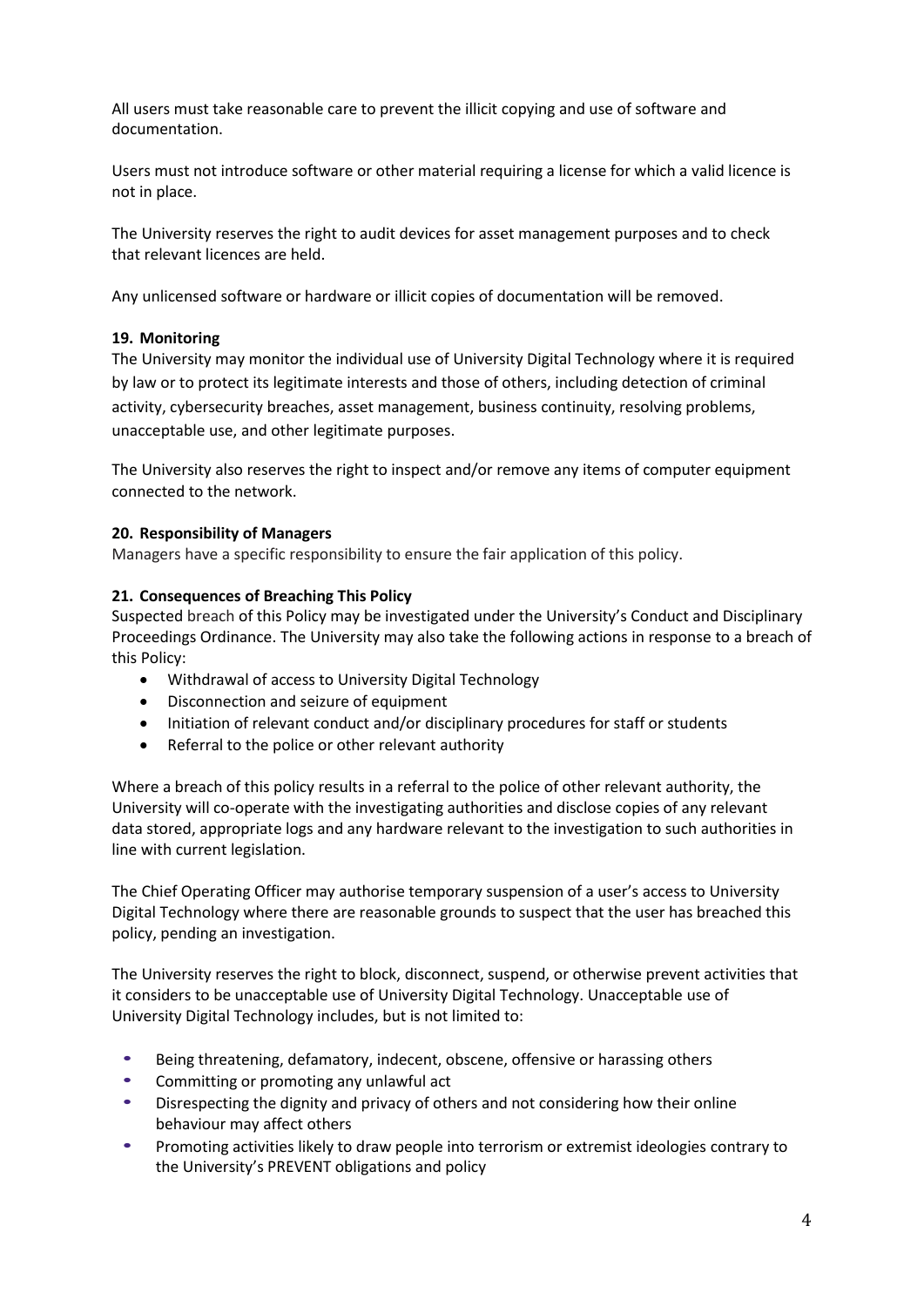- The creation or transmission of unlawful communications of any kind, including but not limited to threats of violence, obscenity, indecency, child pornography, or other illegal communications
- Promoting discrimination on the basis of age, sex, disability, gender reassignment, marriage or civil partnership, pregnancy and maternity, race, religion or belief, or sexual orientation, or any other protected characteristic
- Operating commercial ventures not authorised by the University or carrying out unauthorised or illegal personal, legal and business transactions
- Damaging the reputation of the University, its students or staff
- Physical damage to or unauthorised removal of any University Digital Technology
- Infringing copyright, distributing copyrighted materials, using unlicensed software, or accessing licensed products for which users are not authorised
- Denying or disrupting access to University Digital Technology for other users
- Unauthorised use of University Digital Technology
- Deliberately compromising security
- Spamming others
- Permitting and enabling others unauthorised access a University account other than their own
- Disproportionate personal use
- Impersonating or stealing the identity of another person

If users are in any doubt about what constitutes acceptable use, they should seek advice and guidance from their line manager.

## **Policy History**

This policy sets out the conditions of use for Swansea University's Digital Technology and supersedes all existing University policy on this subject.

| <b>Revision Date</b> | Author                       | <b>Description</b> |
|----------------------|------------------------------|--------------------|
| 12 August 2019       | <b>Chief Digital Officer</b> | Draft              |
| 16 October 2019      | <b>Chief Digital Officer</b> | Approved v1.0      |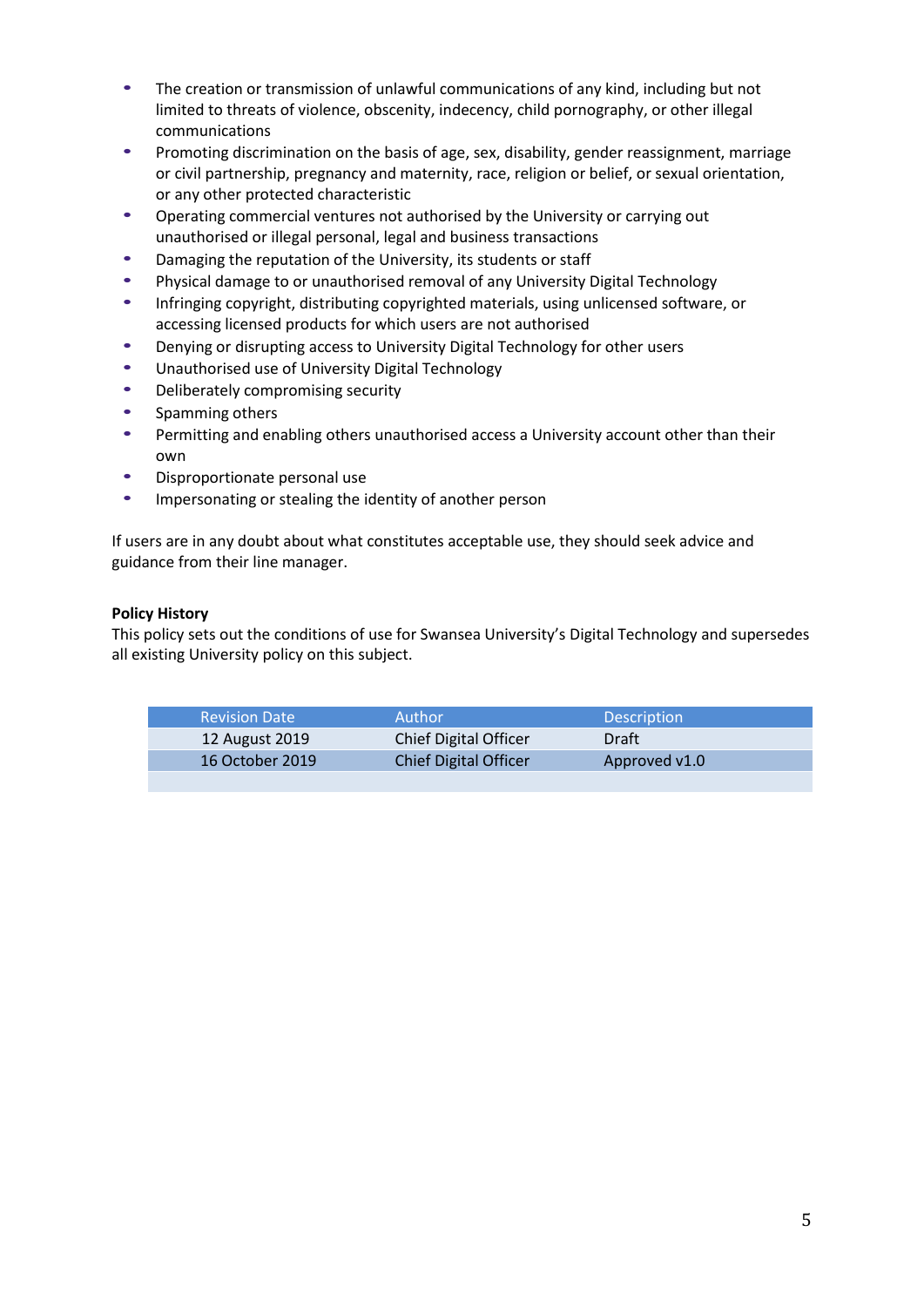# **Appendix 1**

| <b>Term</b>                             | <b>Definition</b>                                                                                                                                                                                                                                                                                                                                                                                                                                                                                                                                                                                                                                                                                                                                                                                                                                                                                                                                                                                                                                                                                                                                                                                                                                                                                                                                                                                                                                                                                                                                                                                                                                                                                                                                                                            |
|-----------------------------------------|----------------------------------------------------------------------------------------------------------------------------------------------------------------------------------------------------------------------------------------------------------------------------------------------------------------------------------------------------------------------------------------------------------------------------------------------------------------------------------------------------------------------------------------------------------------------------------------------------------------------------------------------------------------------------------------------------------------------------------------------------------------------------------------------------------------------------------------------------------------------------------------------------------------------------------------------------------------------------------------------------------------------------------------------------------------------------------------------------------------------------------------------------------------------------------------------------------------------------------------------------------------------------------------------------------------------------------------------------------------------------------------------------------------------------------------------------------------------------------------------------------------------------------------------------------------------------------------------------------------------------------------------------------------------------------------------------------------------------------------------------------------------------------------------|
| <b>University Digital</b><br>Technology | University Digital Technology encompasses the widest definition of the<br>University's digital, information technology, systems, applications, and<br>infrastructure, including, but not limited to:<br>Computing hardware, both fixed and portable, including personal<br>$\bullet$<br>computers, workstations, laptops, tablets, PDAs, mobile devices, smart<br>phones, servers, printers, scanners, disc drives, monitors, keyboards and<br>pointing devices<br>Network infrastructure, including the physical infrastructure whether wired<br>٠<br>or wireless, network servers, firewalls, switches and routers<br>Network services, including internet access, web services, broadband, email,<br>٠<br>wireless, messaging, network storage, telephony and fax services, CCTV,<br>door and access control. This covers network connections in Halls of<br>Residence, on-campus Wi-Fi, connectivity to the internet from University PCs<br>Software and databases, including applications, web applications, virtual<br>٠<br>learning environments, video-conferencing, language laboratories, software<br>tools, e-library services, electronic journals and eBooks<br>Social networking media or services provided by the University<br>٠<br>Audio visual and teaching technologies<br>$\bullet$<br>Online services arranged by the University, such as Office 365, email, or any<br>$\bullet$<br>of the JISC online resources<br>ICT credentials, such as the use of your University login, or any other token<br>٠<br>(email address, smartcard, dongle) issued by the University to identify<br>yourself when using ICT facilities and / or equipment<br>Digital technology bought on behalf of the University or used primarily or<br>٠<br>substantially for University purposes. |
| Mobile device                           | Hand-held and other hand-portable computing equipment which is used for<br>$\bullet$<br>accessing, storing or processing University data, including (but not limited to)<br>laptop PCs, tablets and mobile phones. This also includes audio visual and<br>teaching technologies                                                                                                                                                                                                                                                                                                                                                                                                                                                                                                                                                                                                                                                                                                                                                                                                                                                                                                                                                                                                                                                                                                                                                                                                                                                                                                                                                                                                                                                                                                              |
| Portable Storage<br><b>Devices</b>      | Readily-transportable items used to store data in electronic form (whether<br>$\bullet$<br>temporarily or long-term), including data sticks ("flash drives"), compact<br>discs (CDs and DVDs), plug-in external drives and media players (mp3<br>players)                                                                                                                                                                                                                                                                                                                                                                                                                                                                                                                                                                                                                                                                                                                                                                                                                                                                                                                                                                                                                                                                                                                                                                                                                                                                                                                                                                                                                                                                                                                                    |
| Social Media                            | For the purposes of this policy, social media is defined as any online<br>$\bullet$<br>interactive communication tool, which encourages participation and<br>exchanges. Current examples include Twitter, Snapchat, Facebook, YouTube,<br>Skype, Instagram, Pinterest, Yammer and LinkedIn but the policy also<br>includes the use of external internet message boards and chat rooms. Any<br>social media platform hosted on the University's domain is within scope of<br>this policy.                                                                                                                                                                                                                                                                                                                                                                                                                                                                                                                                                                                                                                                                                                                                                                                                                                                                                                                                                                                                                                                                                                                                                                                                                                                                                                     |
| <b>Users</b>                            | Anyone using, or who has access to, University Digital Technology. In addition to<br>staff and students this may include, but is not limited to:<br>Visitors to the University's website, and people accessing the University's<br>online services from off campus<br>External partners, collaborators, contractors, agency workers, casual workers<br>and agents based onsite, using the University's network, or based offsite<br>accessing the University's systems                                                                                                                                                                                                                                                                                                                                                                                                                                                                                                                                                                                                                                                                                                                                                                                                                                                                                                                                                                                                                                                                                                                                                                                                                                                                                                                       |